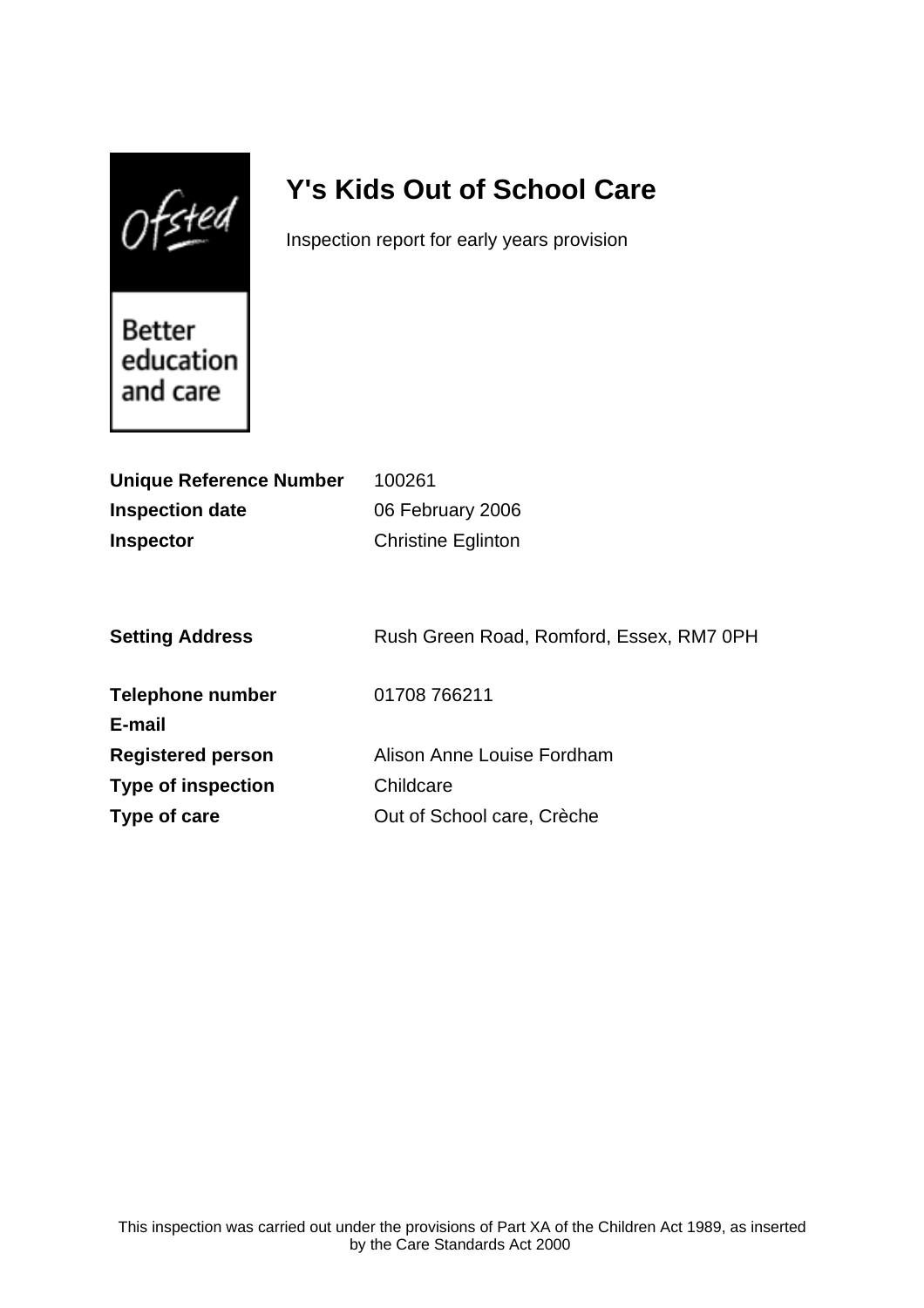# **ABOUT THIS INSPECTION**

The purpose of this inspection is to assure government, parents and the public of the quality of childcare and, if applicable, of nursery education. The inspection was carried out under Part XA Children Act 1989 as introduced by the Care Standards Act 2000 and, where nursery education is provided, under Schedule 26 of the School Standards and Framework Act 1998.

This report details the main strengths and any areas for improvement identified during the inspection. The judgements included in the report are made in relation to the outcomes for children set out in the Children Act 2004; the National Standards for under 8s day care and childminding; and, where nursery education is provided, the Curriculum guidance for the foundation stage.

The report includes information on any complaints about the childcare provision which Ofsted has received since the last inspection or registration or 1 April 2004 whichever is the later.

## **The key inspection judgements and what they mean**

Outstanding: this aspect of the provision is of exceptionally high quality Good: this aspect of the provision is strong Satisfactory: this aspect of the provision is sound Inadequate: this aspect of the provision is not good enough

For more information about early years inspections, please see the booklet Are you ready for your inspection? which is available from Ofsted's website: www.ofsted.gov.uk.

# **THE QUALITY AND STANDARDS OF THE CARE**

On the basis of the evidence collected on this inspection:

The quality and standards of the care are satisfactory. The registered person meets the National Standards for under 8s day care and childminding.

## **WHAT SORT OF SETTING IS IT?**

Y's Kids out of school care is run by the YMCA and operates a creche, after School Club and holiday Play Scheme. It opened in 1994 and operates from the Romford YMCA building situated in Rush Green Road on the outskirts of Romford. The YMCA is a Christian charitable organisation serving the local community.

The crèche and after school club are held in one of the rooms situated on the ground floor, with children over 8 years attending the after school club using 2 rooms on the first floor.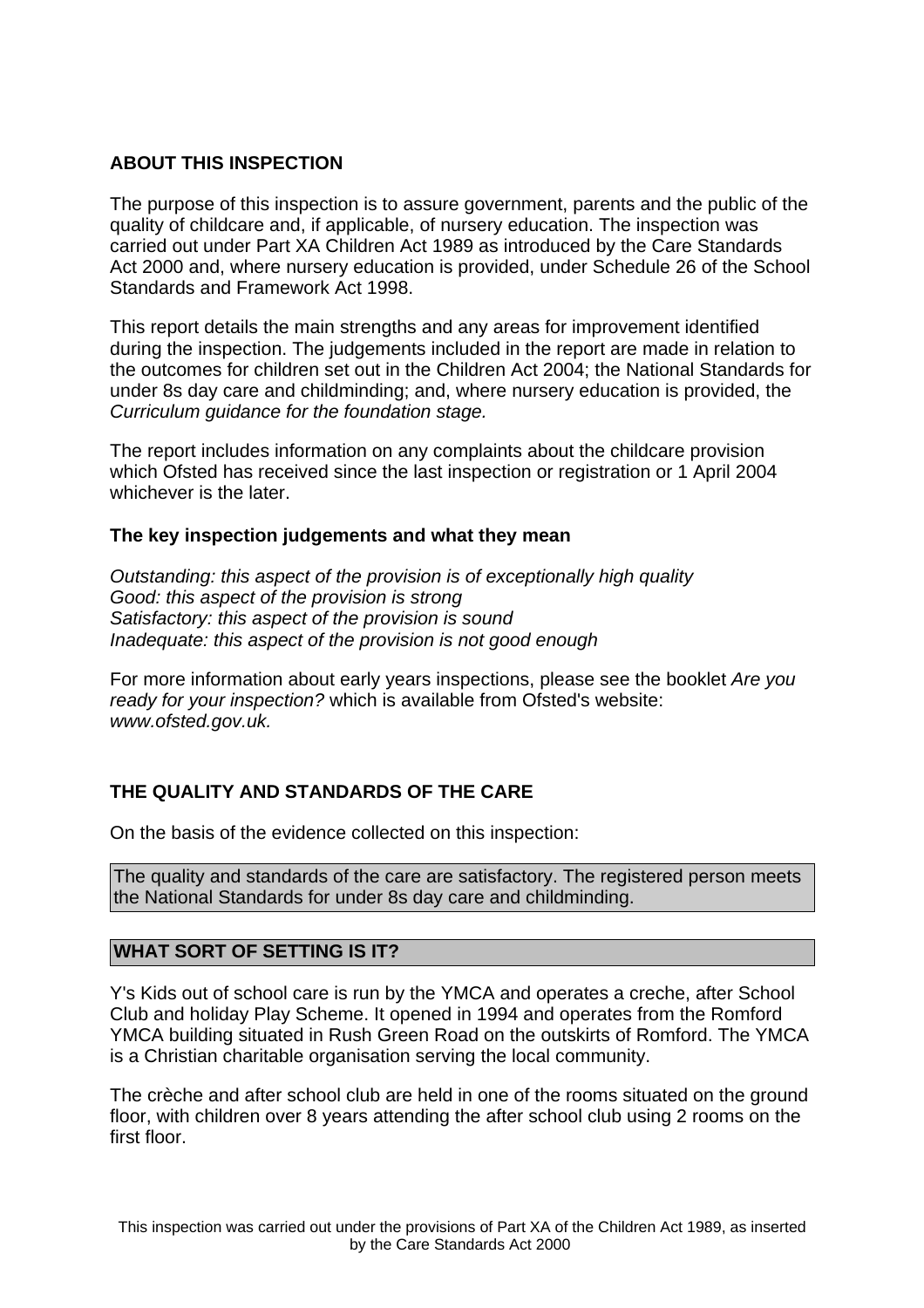The crèche operates Monday to Friday throughout the year from 9.15 a.m. - 15.00 p.m. The after school club caters for children aged 4-11 years and collects children from local schools. The after school club is open from 15.00 to 18.00 during term time. The holiday play scheme is registered for a maximum of 110 children aged 4-11 years and operates during school holidays. There are currently 54 children on roll under 8 years.

The setting employs 22 staff. Of these staff, 12 hold appropriate qualifications. The other 10 staff are currently working towards a qualification.

## **THE EFFECTIVENESS OF THE PROVISION**

#### **Helping children to be healthy**

The provision is satisfactory.

Children are cared for in a warm and clean environment. Children's health is generally promoted through suitable procedures and staff's appropriate hygiene practices. Staff follow good hygiene procedures when serving food and changing babies nappies, such as wearing protective gloves. This helps to prevent the spread of infection. Staff monitor hand washing after toileting and before snack time, which helps children learn good hygiene practices. Older children are able to confidently explain how to reduce the risk of passing on germs. However, staff do not always consistently encourage children to follow appropriate hand washing procedures, because they do not always provide them with suitable cleaning and hand drying resources. Consequently, children are not consistently being protected from the risk of cross infection.

A high ratio of staff hold a current first aid certificate, which enables children to be given appropriate care if there is an accident. Appropriate sick child procedures such as excluding children who are infectious, helps to prevent the spread of infectious ailments. Staff gather all relevant information regarding diet and medical history, to ensure children's individual dietary and medical needs are met.

Children receive a healthy range of snacks which encourages them to develop healthy eating practices. For example, older children in the after school club enjoy making fresh fruit kebabs. Children are given drinks with their snacks and can ask staff for more, but are not able to independently help themselves to drinks. This does not give children the initiative to think about their own personal needs.

Opportunities for children to be active, learn to control their bodies and develop their physical skills are good. Children have great fun jumping up and down in the bouncy castle and ball crawl, and they are able to practice their climbing and balancing skills, when they play on the large physical apparatus. Young babies benefit from cosy corners with soft furnishings in the crèche, where they are able to snuggle in with staff and other children, which support their emotional development. Children enjoy being physically active when they sing action songs, and babies are well supported and encouraged to become mobile, by staff using suitable resources and positive encouragement.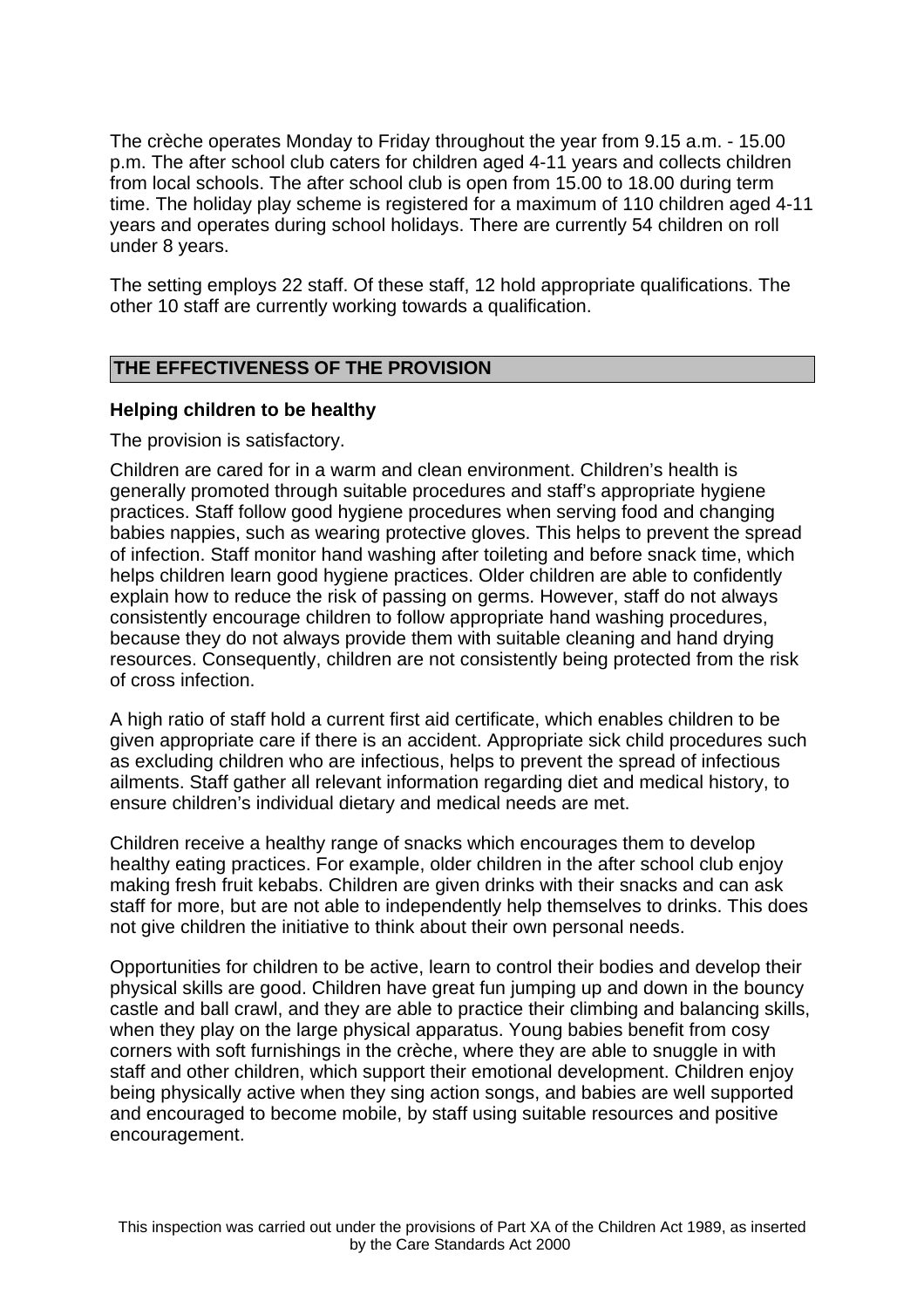# **Protecting children from harm or neglect and helping them stay safe**

The provision is satisfactory.

Children benefit from playing in a welcoming and well-organised environment which enables them to move around safely and freely. Children use a wide range of good quality toys and resources appropriate to their age and stage of development. This helps to offer children good challenges during their play, and helps to sustain their interest.

Suitable routines and gentle reminders help children to learn about safety. For example, staff help children understand how to keep safe when walking back from school, by using clear procedures which are understood by the children. Regular fire drills help children become familiar with the procedure, so they learn how to leave the premises quickly and safely. There are good systems in place for the safe arrival and departure of children, and children benefit from staff regularly checking the equipment to ensure toys and resources remain in good condition.

Children benefit from a suitable range of safety measures within the setting such as radiator covers, and low level safety glass. However, staff do not always carry out a risk assessment when they plan activities for the older children, to enable them to identify and quickly address potential hazards. Consequently, this results in children safety being compromised when they take part in some of the planned activities.

There are good systems in place to ensure that children only leave the group with known approved adults. Staff have basic understanding of child protection which means they are alert to the signs and symptoms that may cause concern however, they are not always following the procedure for recording existing injuries. Consequently, this does not promote and safeguard children's welfare in the setting.

# **Helping children achieve well and enjoy what they do**

The provision is good.

Children are confident and self-assured in the club's and crèche welcoming environment. They enjoy their time in the crèche and at the end of the school day when they can relax or be active in accordance with their needs and interests. Activities are laid out for the children and children can choose other toys and resources which are not readily accessible.

Children are interested in the activities available and spend time concentrating on self-chosen activities. Younger children enjoy role play and have great fun dressing up in ballerina's costumes, and take great delight in twirling their bodies around. Staff are very enthusiastic and engage children's well during planned activities, which are linked to different themes and topics. For instance, children discuss different types of planets and moons with the staff while making space rockets, and enjoy decorating their planets with coloured pens and pencils. Staff display children's creative work attractively, which shows that their achievements and efforts are valued.

Younger children enjoy singing songs, and are very confident in reciting their own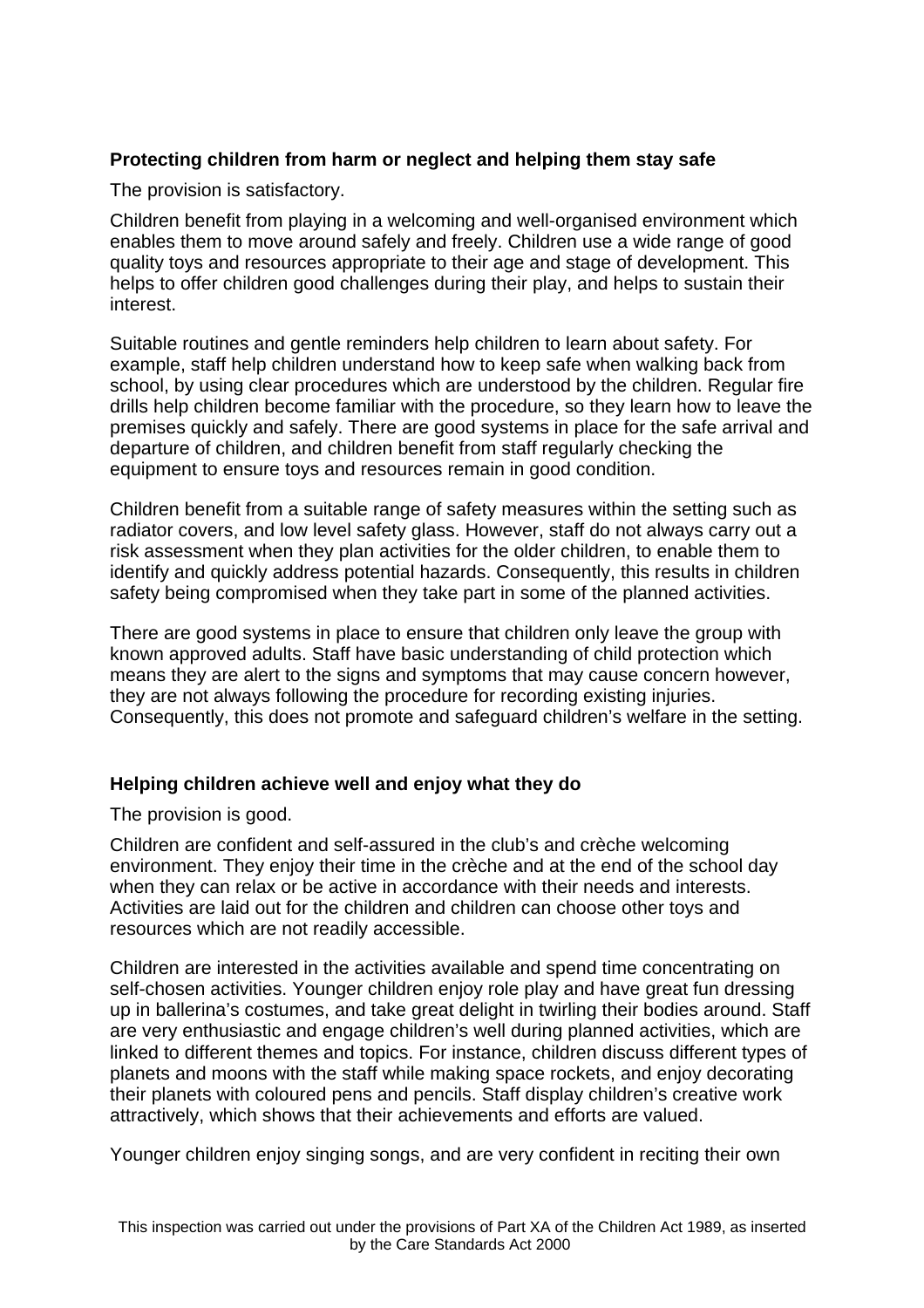favourite songs or rhymes, in front of the children and staff who praise their efforts. This helps children develop good self-esteem and helps to develop their confidence. Staff regularly evaluate the activities they provide, to ensure the children take part in activities that offer suitable challenge, and promote their well-being and development.

#### **Helping children make a positive contribution**

The provision is good.

Staff treat children with respect and use lots of praise and encouragement to promote their self-esteem. Staff encourage all children to participate in the activities provided. This ensures children have equal opportunities to maximise their enjoyment and potential.

Children gain an understanding of the wider world through celebrating different cultural festivals, and some of the resources reflect positive images of diversity. This helps children to learn to acknowledge and accept differences. Staff use appropriate strategies according to the age and stage of development, to help children understand right from wrong. Older children in the after school club have been involved in the setting of ground rules, which helps them take responsibility for their own behaviour. Consequently children behave well, and show good awareness of social rules such as sharing and taking turns during group play.

Relationships with parents are friendly and supportive and they are encouraged to settle their children into the crèche. Parents provide appropriate and relevant information about their children to the staff to help ensure children receive individual care and attention.

## **Organisation**

The organisation is satisfactory.

Children benefit from a well-organised environment where they receive good adult support to help them feel secure and confident. There are effective recruitment procedures in place to ensure that staff are appropriately vetted and qualified. The induction, training programme, and regular staff meetings, ensures staff work well as a team to promote children's health, enjoyment and achievement. The setting meets the needs of the range of children for whom it provides.

Information kept about children is relevant and helps to promote their welfare. Although most of the required documentation is in place, some of it lacks detail. The daily record of children's attendance has been maintained but sometimes lacks details of times of departure times, and accident records for the holiday play scheme sometimes lacks parent's signature. This does not guarantee that policies and procedures are being used to promote children's welfare.

## **Improvements since the last inspection**

At the last inspection the provider was asked to increase the selection of equipment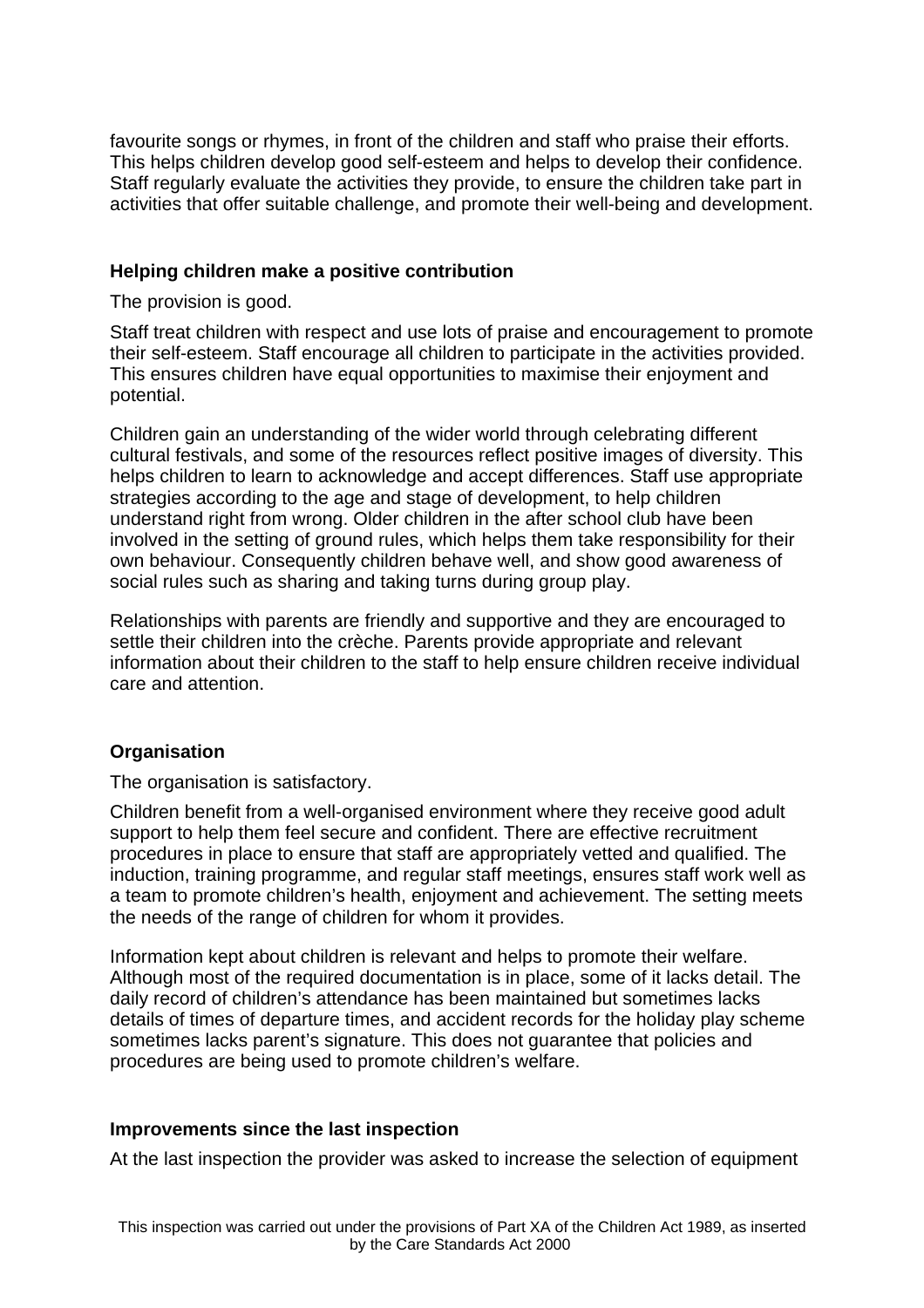for babies reflecting equality, and was asked to provide more opportunities for creative and sensory development in the baby room. They were also asked to ensure that parents were kept informed of any outcomes following a complaint. Babies now benefit from a range of sensory play experiences, which helps to support their creative development, and helps children to enjoy and achieve.

The setting is working towards implementing a wider range of play materials for the younger children, to help them value diversity and enable them to make a positive contribution to the wider community. The setting has now developed a clear complaints procedure which ensures parents are kept informed of outcomes within required time limits. This enables the setting to promote positive outcomes in organisation.

# **Complaints since the last inspection**

Since the last inspection Ofsted has received one complaint relating to Standard 12: Working in partnership with parents. The complaint related to the complaints procedure and not keeping parents informed of the outcome. Ofsted carried out an investigation on 24 August 2004 and found no evidence that the provider was not complying with the national standards. However weaknesses were noted in how parents were being informed of the outcome following a complaint. A recommendation was set which required the provider to make sure that parents were kept informed of any outcomes following a complaint. The provider remains qualified for registration.

The provider is required to keep a record of complaints made by the parents, which they must see on request. The complaints record may contain complaints other than those made to Ofsted.

# **THE QUALITY AND STANDARDS OF THE CARE**

On the basis of the evidence collected on this inspection:

The quality and standards of the care are satisfactory. The registered person meets the National Standards for under 8s day care and childminding.

# **WHAT MUST BE DONE TO SECURE FUTURE IMPROVEMENT?**

## **The quality and standards of the care**

To improve the quality and standards of care further the registered person should take account of the following recommendation(s):

- ensure there are suitable hand washing and drying facilities available for children to promote their good health
- make sure staff carry out appropriate risk assessments when planning activities to identify what action needs to be taken to eliminate or minimise the